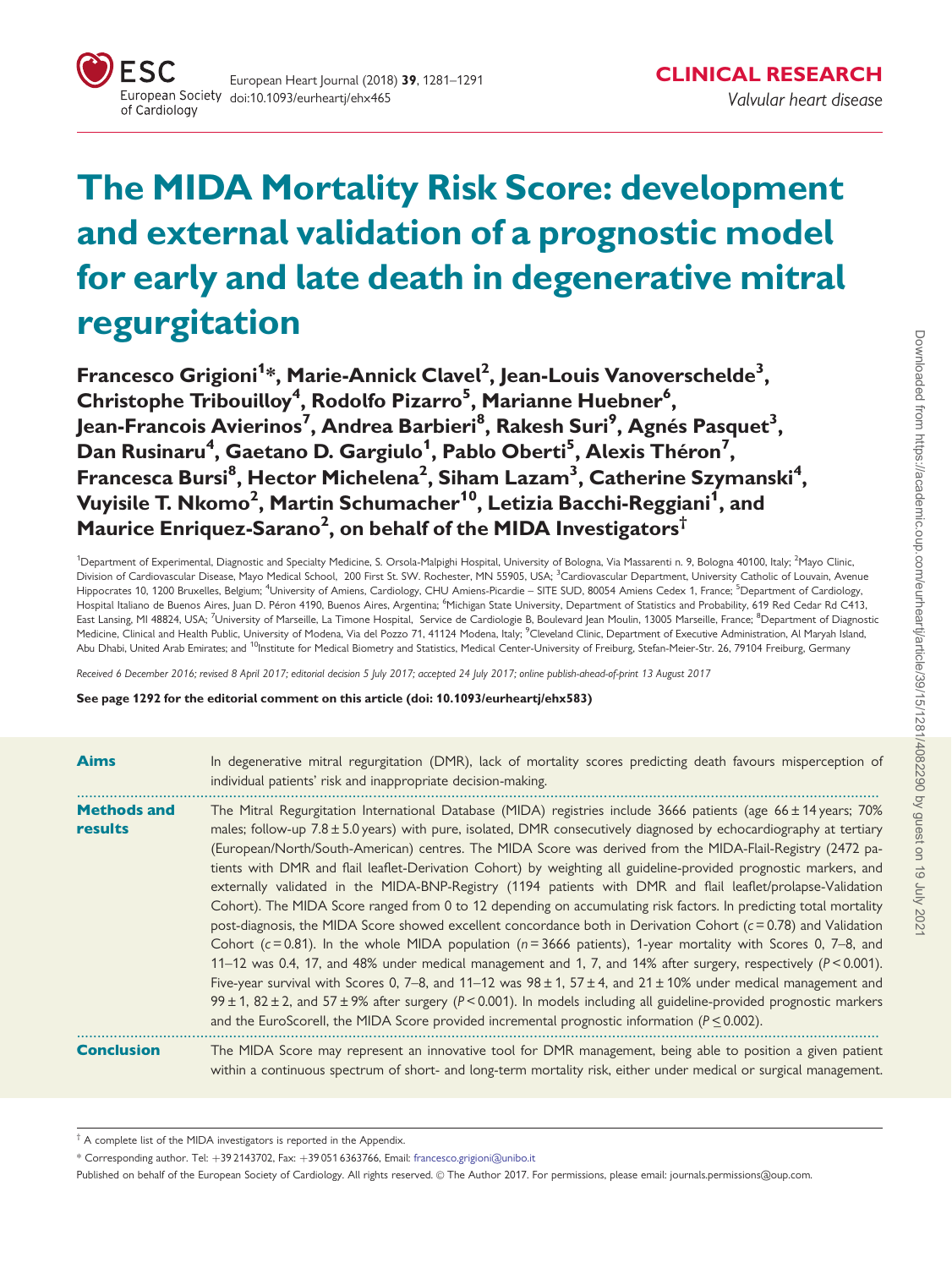This innovative prognostic indicator may provide a specific framework for future clinical trials aiming to compare new technologies for DMR treatment in homogeneous risk categories of patients.

Keywords Mitral regurgitation • Prognosis • Surgery • Mitral repair • Percutaneous mitral repair • Percutaneous mitral replacement

### Introduction

Mitral regurgitation is a public health problem, as the most frequent valvular disease<sup>1</sup> leading to frequent referrals, hospitalizations, and cardiac surgery, $<sup>2</sup>$  $<sup>2</sup>$  $<sup>2</sup>$  and its burden is expected to increase with ageing</sup> of the population.<sup>1</sup> Degenerative mitral regurgitation (DMR) with mitral valve prolapse is the most frequent organic mitral regurgitation and the most repairable, but it is often undertreated in routine clinical practice[.3](#page-9-0) This prevalent under treatment in both Europe and North America has multiple causes, $4$  but is favoured by sub-optimal risk assessment.<sup>2</sup> In DMR, individual risk factors have been identified<sup>5-11</sup> and endorsed by clinical guidelines.<sup>[12](#page-9-0),[13](#page-9-0)</sup> However, while guidelines strongly recommend a combination of those risk factors in an inte-grated process,<sup>[12](#page-9-0),[13](#page-9-0)</sup> there has so far been no attempt at deriving and validating a risk score satisfying such unmet need. The lack of an integrated risk score usable at diagnosis contrasts with the availability of surgical risk scores,<sup>[14](#page-9-0)</sup> which are nevertheless instrumental mainly in surgical decisions. Current unavailability of a mortality score in DMR should not be surprising, since very large cohorts of patients with uniform diagnosis and comprehensive clinical data are required, warranting multi-centre collaboration to obtain separate cohorts for the derivation and validation process (the two mandatory steps to obtain a score and to make it applicable to daily practice). The international MIDA registries<sup>15[,16](#page-10-0)</sup> provide the unique opportunity to analyse a comprehensive set of risk markers (prospectively and homogeneously collected) in an integrated manner, allowing derivation and subsequent external validation of a MIDA Score specifically applicable to DMR.

Accordingly, we aimed at developing a risk score easily derivable from routinely collected clinical/echocardiographic parameters endorsed by guidelines and at validating this score externally. We also wanted to verify the hypothesis that a user-friendly MIDA mortality score is independently and incrementally predictive of shortand long-term survival after diagnosis of DMR. In summary, we aimed at providing for the first time a tool able to position a given patient within a continuous spectrum of mortality risk whether assigned to surgical treatment or to continuing medical therapy.

### **Methods**

A fully detailed 'Methods' section is available as Supplementary material online, whereas a more concise version is reported below.

#### Study design

The Mitral Regurgitation International DAtabase (MIDA) registries were created by systematically merging a series of prospectively assembled electronic institutional echocardiographic databases, each originally generated to optimize echocardiographic reporting (see Appendix). All patients provided prior informed consent for anonymous publication of their clinical data; the study was conducted in accordance with institutional guidelines, national legal requirements, and the revised Helsinki declaration. The present reporting complies with the TRIPOD statement and dedicated tutorials.<sup>17</sup><sup>1</sup>

### General inclusion/exclusion criteria of the MIDA registries

All MIDA registries share analogous general eligibility criteria: (i) inclusion of consecutive patients with primary DMR by transthoracic echocardiography; (ii) availability of a comprehensive clinical/instrumental evaluation at index echocardiography; (iii) exclusion of secondary (functional) mitral regurgitation of any aetiology, ischaemic regurgitation, significant concomitant aortic disease, mitral stenosis, active endocarditis, congenital diseases, prior valve surgery.

### Derivation Cohort

Patients analysed in the Derivation Cohort were those included in the MIDA-Flail Registry encompassing 1/1/1980 to 12/31/2005.<sup>15</sup> Patients enrolled in the MIDA-Flail Registry fulfilled the general inclusion/exclusion criteria of the MIDA registries, but, as an additional requirement, they all received a diagnosis of DMR and flail leaflets.

#### Validation Cohort

The Validation Cohort consists of consecutive patients enrolled in the MIDA-BNP Registry, encompassing 1/1/2000 to 31/12/2013.<sup>16</sup> The MIDA-BNP Registry fulfils the general inclusion/exclusion criteria of the MIDA registries, but it additionally requires -as a specific inclusion criterion- a blood sample collection. The diagnosis of flail leaflets is not mandatory for the MIDA-BNP Registry, and both DMR and mitral valve prolapse or DMR and flail leaflets can be included. By study design, patients could be part of only one of the two cohorts.

### Echocardiography

Echocardiographic data were analysed as collected at the time of echo-cardiography<sup>[19](#page-10-0)</sup> without subsequent modification. The severity of DMR was based on the final diagnosis reported in the original echocardiographic report, which was performed by integrating all recorded echocar-diographic parameters.<sup>12,13,[20](#page-10-0)</sup>

### Statistical analysis

. . . . . . . . . . . . . . . . . . . . . . . . . . . . . . . . . . . . . . . . . . . . . . . . . . . . . . . . . . . . . . . . . . . . . . . . . . . . . . . . . . . . . . . . . . . . . . . . . . . . . . . . . . . . . . . . . . . . . . . . . . . . . . . . . . . . . . . . . . . . . . . . .

Prognostic markers analysed to create the MIDA Score were selected on the basis of their known link to outcome in DMR and their guidelinebased mention as a potential trigger for surgery (i.e. age  $\geq$  65 years, left atrial diameter > 55 mm, ejection fraction <a></a>60%, left ventricular endsystolic diameter  $\geq$ 40 mm, heart failure symptoms, atrial fibrillation, and right ventricular systolic pressure >50 mmHg).<sup>11-13</sup>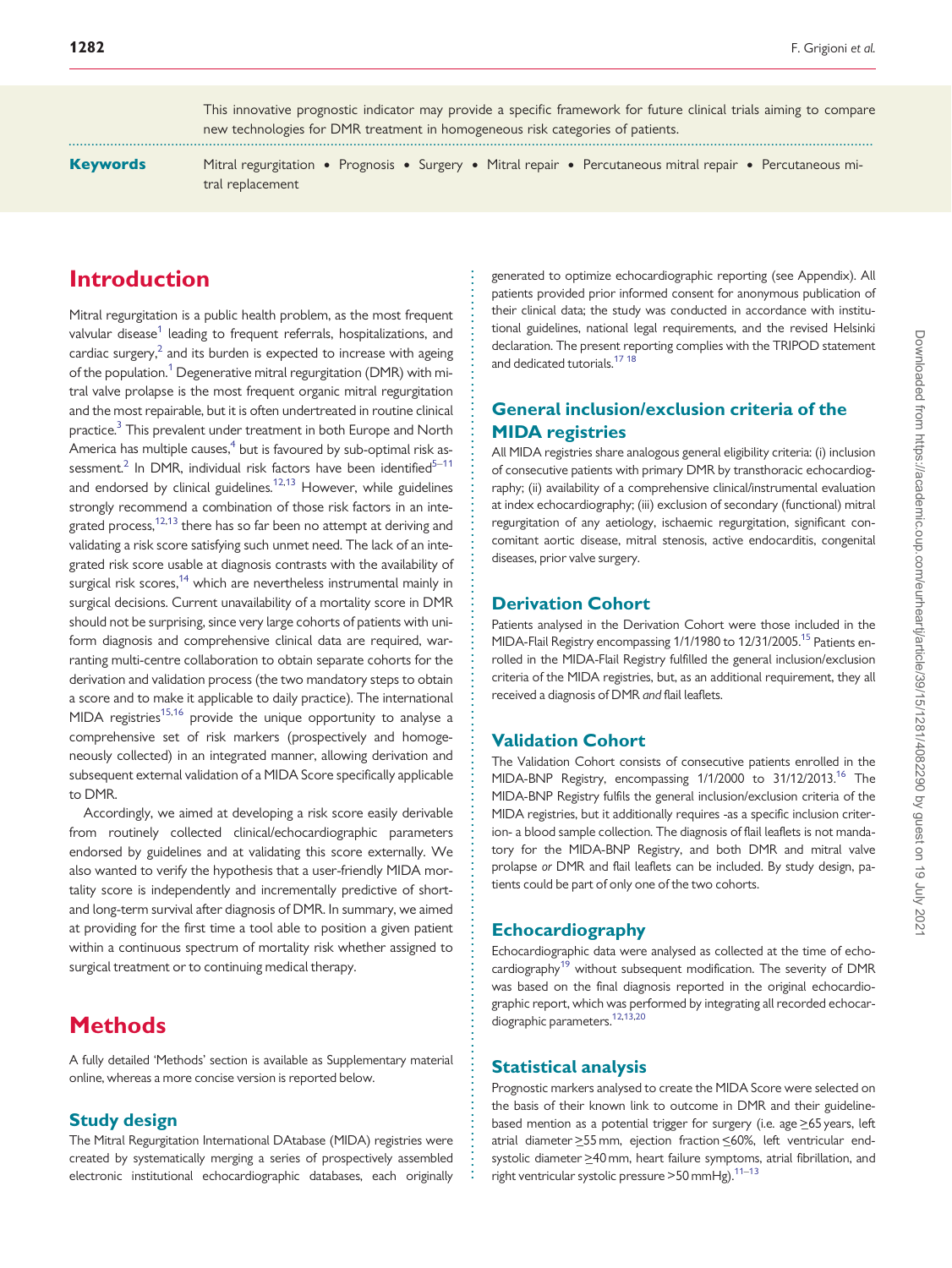#### <span id="page-2-0"></span>. Study end points and follow-up

The primary end point was long-term survival. The secondary end point was 1-year survival. Outcome was ascertained by investigators blinded to baseline predictors of outcome. The follow-up was completed up to death, end of the study or at least 5 years in 3322 (91%) patients.

### Competing risk models and development of the MIDA Score

Since surgery is a competing risk event when analysing survival under medical management, we took advantage of competing risk analysis. This approach makes it possible to estimate hazard rates separately for each transition, diagnosis to surgery, or diagnosis to death, stratified by centre. A Markov proportional hazards model was used to estimate the hazard ratios (HR) for predictors at transitions from diagnosis to surgery, or diagnosis to death. Proportional hazard assumptions were evaluated with scaled Schoenfeld residuals.

Hazard ratios of univariate competing risk models were estimated in the Derivation Cohort for the components of the Score. Weights for these risk factors were calculated by redoing the univariate, transition-specific HR. In order to capture the risk attached to the consequences of volume overload (rather than the nonspecific risk of death related to aging),<sup>[11](#page-9-0)</sup> the weight for age  $\geq$  65 years in keeping with the results of competing risk analysis was set at a value of 3 (see Supplementary material online for more explanation). For each patient the MIDA Score was calculated as the sum of these weights (Table [2](#page-3-0)).

The predictive ability of the MIDA Score for survival under medical management was described using a Harrell's C-statistic for the survival models. $21$  The C-statistic ranges from 0.5 to 1.0, with values of 0.5 indicating no predictive ability, and a value of 1.0 indicating perfect predictive ability. The C-statistic was estimated by fitting a competing risk model to the derivation data and the validation data separately.

### Missing data

Since some variables may not have been detectable (e.g. systolic pulmonary pressure in the absence of tricuspid regurgitation), the main analysis was based on the clinical principle that absent or missing variables are counted as negative. As an additional analysis, multiple imputation was used to generate 10 data sets and then to average the results.

### Predictive ability of the MIDA Score for 1-year mortality

Association of the MIDA Score with 1-year mortality was analysed with a logistic regression model in the Derivation Cohort and validated for the Validation Cohort. The C-statistic (Somer's D) was used to examine the predictive power of the score in the Validation Cohort.

### **Results**

### Baseline characteristics and MIDA Score in the Derivation Cohort

Baseline characteristics of 2472 patients included in the Derivation Cohort are summarized in Table 1 (left column). Flail leaflet was idiopathic in 2301 (93%) patients, caused by healed endocarditis in 171 (7%). Involvement was confined to the posterior leaflet in 1956 (79%) patients and to the anterior leaflet in 346 (14%), while both leaflets were involved in 170 (7%) patients.

During follow-up (9.2 ± 5.4 years), 960 deaths occurred (390 under medical management). Overall survival at 10 years was 68  $\pm$  1% (56  $\pm$  2% in patients symptomatic at diagnosis).

At univariate analysis, symptom presence, ejection fraction <60%, left-ventricular end-systolic diameter >40 mm, atrial fibrillation presence, right ventricular systolic pressure  $\geq$ 50 mmHg, left atrial diameter  $\geq$ 55 mm, and age  $\geq$ 65 years were all associated with survival

#### **Table 1** Baseline characteristics of the study population  $(n = 3666)$

|                                              | <b>Derivation Cohort</b><br>$(n = 2472)$ | <b>Validation Cohort</b><br>$(n = 1194)$ | <b>Combined Cohort</b><br>$(n = 3666)$ | P-value  |
|----------------------------------------------|------------------------------------------|------------------------------------------|----------------------------------------|----------|
| Age (years)                                  | $67 \pm 13$                              | $64 \pm 15$                              | $66 \pm 14$                            | < 0.001  |
| Male gender                                  | 1766 (72%)                               | 779 (65%)                                | 2545 (70%)                             | < 0.001  |
| Asymptomatic                                 | 1643 (67%)                               | 520 (43%)                                | 2163 (59%)                             | < 0.001  |
| Heart rate (bpm)                             | $76 \pm 16$                              | $70 \pm 14$                              | $74 \pm 16$                            | < 0.0001 |
| Sinus rhythm                                 | 1916 (77%)                               | 982 (82%)                                | 2898 (79%)                             | 0.008    |
| History of atrial fibrillation               | 710 (28%)                                | 212 (18%)                                | 922 (25%)                              | < 0.001  |
| Severe mitral regurgitation                  | 2362 (96%)                               | 918 (77%)                                | 3280 (90%)                             | < 0.001  |
| Left atrial diameter (mm)                    | $50 + 9$                                 | $49 \pm 8$                               | $50 + 9$                               | < 0.001  |
| Left ventricular end-diastolic diameter (mm) | $58 + 7$                                 | $56 + 7$                                 | $57 + 7$                               | < 0.001  |
| Left ventricular end-systolic dimension (mm) | $36 + 7$                                 | $35 + 7$                                 | $36 + 7$                               | < 0.001  |
| Left ventricular ejection fraction (%)       | $64 \pm 10$                              | $63 \pm 9$                               | $64 \pm 10$                            | 0.07     |
| Right ventricular systolic pressure (mmHg)   | $44 \pm 17$                              | $38 \pm 16$                              | $42 \pm 17$                            | < 0.001  |
| Vasodilators                                 | 1037 (42%)                               | 510 (43%)                                | 1547 (42%)                             | 0.66     |
| Beta blockers                                | 436 (18%)                                | 469 (39%)                                | 905 (25%)                              | < 0.0001 |
| <b>Diuretics</b>                             | 837 (34%)                                | 569 (48%)                                | 1406 (38%)                             | < 0.0001 |
| Digoxin                                      | 589 (24%)                                | 101 (9%)                                 | 690 (19%)                              | < 0.0001 |
| EuroScore II                                 | $1.15$ [0.74-1.83]                       | 1.20 [0.79-2.48]                         | $1.17$ [0.75-1.98]                     | 0.24     |
| Charlson score                               | $1.36 \pm 1.65$                          | $1.12 \pm 1.81$                          | $1.28 \pm 1.70$                        | < 0.0001 |

. . . . . . . . . . . . . . . . . . . . . . . . . . . . . . . . . . . . . . . . . . . . . . . . . . . . . . . . . . . . . . . . . . . . . . . . . . . . . . . . . . . . . . . . . . . . . . . .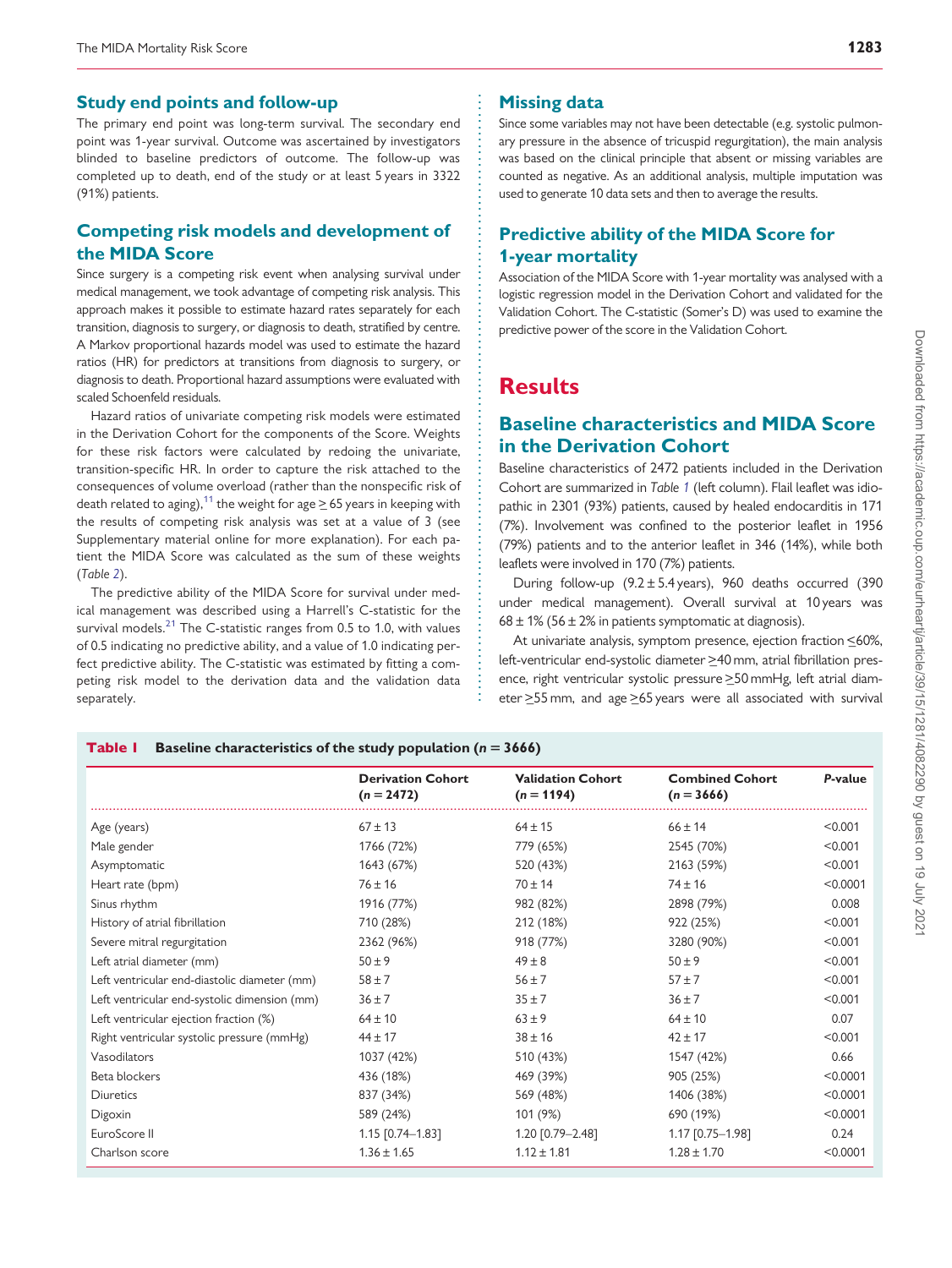<span id="page-3-0"></span>

| Table 2                                        | Development of the MIDA Score (Derivation Cohort) |                          |                                  |               |
|------------------------------------------------|---------------------------------------------------|--------------------------|----------------------------------|---------------|
|                                                | <b>HR Cox</b>                                     | <b>HR</b> competing risk | HR competing risk and imputation | <b>Points</b> |
| Age $\geq$ 65 year                             | $5.1$ $[2.9 - 10]$                                | $3.9$ [2.4–6.4]          | $5.1$ [3.6-7.2]                  |               |
| Symptoms                                       | $1.99$ $[1.4 - 2.8]$                              | $2.69$ [1.9-3.9]         | $2.55$ [1.9-3.3]                 |               |
| Atrial fibrillation                            | $1.06$ $[0.8 - 1.5]$                              | $1.09$ $[0.8 - 1.5]$     | $1.29$ [1.1-1.6]                 |               |
| Left atrial diameter > 55 mm                   | $1.64$ [1.2-2.3]                                  | $1.70$ $[1.2 - 2.4]$     | $1.48$ [1.1-1.9]                 |               |
| Right ventricular systolic pressure > 50 mmHg  | $1.99$ [1.4-2.7]                                  | $1.71$ $[1.2 - 2.5]$     | $1.71$ [1.3-2.3]                 |               |
| Left ventricular end-systolic diameter > 40 mm | $1.48$ $[1.0 - 2.2]$                              | $1.62$ [1.1-2.5]         | $1.29$ $[1.0 - 1.8]$             |               |
| Left ventricular ejection fraction $\leq 60\%$ | $1.0$ $[0.7 - 1.4]$                               | $0.88$ [0.6-1.3]         | $1.17$ $[0.9 - 1.5]$             |               |

The hazard ratio (HR) refers to Cox proportional hazard analysis, competitive risk analysis, and competitive risk analysis and imputation with overall mortality as the end point; the points contributing to the MIDA Score are weighted according to the HR obtained. As an example, a patient presenting all the above seven risk factors would totalize a MIDA Score of 12; a 55-year-old asymptomatic patient in sinus rhythm with normal left ventricular size and function presenting only left atrial diameter  $\geq$  55 mm and right ventricular systolic pressure > 50 mmHg would totalize a MIDA Score of 3 (see the text for more explanation).

|                  | <b>Derivation Cohort</b><br>$(n = 2472)$ | <b>Validation Cohort</b><br>$(n = 1194)$ | <b>Combined Cohort</b><br>$(n = 3666)$ | P-value |
|------------------|------------------------------------------|------------------------------------------|----------------------------------------|---------|
| MIDA Score 0     | 330 (14%)                                | 203 (17%)                                | 533 (14%)                              | 0.013   |
| MIDA Score 1-2   | 329 (13%)                                | 77 (6%)                                  | 406 (11%)                              |         |
| MIDA Score 3-4   | 779 (31%)                                | 390 (33%)                                | 1169 (32%)                             |         |
| MIDA Score 5-6   | 442 (18%)                                | 226 (19%)                                | 668 (18%)                              |         |
| MIDA Score 7-8   | 350 (14%)                                | 204 (17%)                                | 554 (15%)                              |         |
| MIDA Score 9-10  | 195 (8%)                                 | 83 (7%)                                  | 278 (8%)                               |         |
| MIDA Score 11-12 | 47 (2%)                                  | 11 $(1%)$                                | 58 (2%)                                |         |

. . . . . . . . . . . . . . . . . . . . . . . . . . . . . . . . . . . . . . . . . . . . . . . . . . . . . . . . . . . . . . . . . . . . . . . . . . .

 $T$  Table 3 MIDA Scott  $\mathbf{S}$  MIDA Scott population of the study population of the study population of the study population of the study population of the study population of the study population of the study population

after diagnosis (all  $P < 0.001$ ). The HR [95% confidence interval (CI)] obtained by including all prognostic factors in the Cox-proportional hazard, competing risk and competing risk with imputation models and their consequent weights contributing to the Score are reported in Table 2.

In the Derivation Cohort, the median MIDA Score was 4 (25th– 75th percentile: 2–6) (Table 3). The MIDA Score adjusted for age was independently associated with an increased risk of death under medical follow-up (adjusted HR [95% CI] per unit 1.20 [1.15–1.25] P< 0.001). The independent prognostic significance of the MIDA-Score was also confirmed by competing risk model and multiple imputation (adjusted HR [95% CI] per unit 1.18 [1.13–1.23] P < 0.001). The concordance for the model with the MIDA Score adjusted for age in the Derivation Cohort was satisfactory  $[c = 0.78;$  standard deviation (SD) 0.02].

Mitral valve surgery was eventually performed in 1934 (78%) patients (89% repair). The median time (25th–75th percentile) from the baseline echocardiogram to the operation was 0.2 (0.1–1.9) years. During a post-surgical follow-up of  $9.2 \pm 4.8$  years (median [25–75th percentile], 8.7 [6.3–12.1] years), 570 patients died. The MIDA Score regardless of age was associated with an increased risk of postsurgical death (adjusted HR [95% CI] per unit 1.15 [1.11–1.19] P< 0.0001). Data on recurrence of regurgitation after repair were available for 1480/1713 patients; 20 years' freedom from  $\geq$ 3+ mitral regurgitation was 88% (95% CI, 86–90).

### Baseline characteristics and MIDA Score in the Validation Cohort

Baseline characteristics of the Validation Cohort ( $n = 1194$ ) and MIDA Score distribution are depicted in Tables [1](#page-2-0) and 3, respectively. When compared to the Derivation Cohort, patients included in the Validation Cohort were more often symptomatic, although showing less severe consequences of DMR. These findings can be explained by the limited reproducibility of symptom assessments, the higher prevalence of female patients in the Validation Cohort, and the higher use of beta-blockers rather than digoxin in this group.<sup>22</sup> During a follow-up of  $4.8 \pm 2.4$  years, 191 deaths occurred (131 under medical management). Overall survival at 10 years was  $68 \pm 5\%$  (59  $\pm 7\%$  in patients symptomatic at diagnosis). Surgery was eventually performed in 725 patients (93% repair).

Competing risk analysis confirmed the MIDA Score to be regardless of age associated with long-term risk of death under medical management (adjusted HR [95% CI] per unit 1.13 [1.01–1.22];  $P < 0.001$ ) (c = 0.81; SD 0.03). The MIDA Score regardless of age also predicted long term post-surgical outcome (adjusted HR [95% CI] per unit 1.35 [1.19–1.54]; P< 0.001). Association of the MIDA Score with 1-year mortality was analysed with a logistic regression model in the Derivation Cohort and validated in the Validation Cohort and found to be satisfactory (Derivation Cohort: c = 0.7540; Validation Cohort:  $c = 0.7537$ ) (Figure [1](#page-4-0)).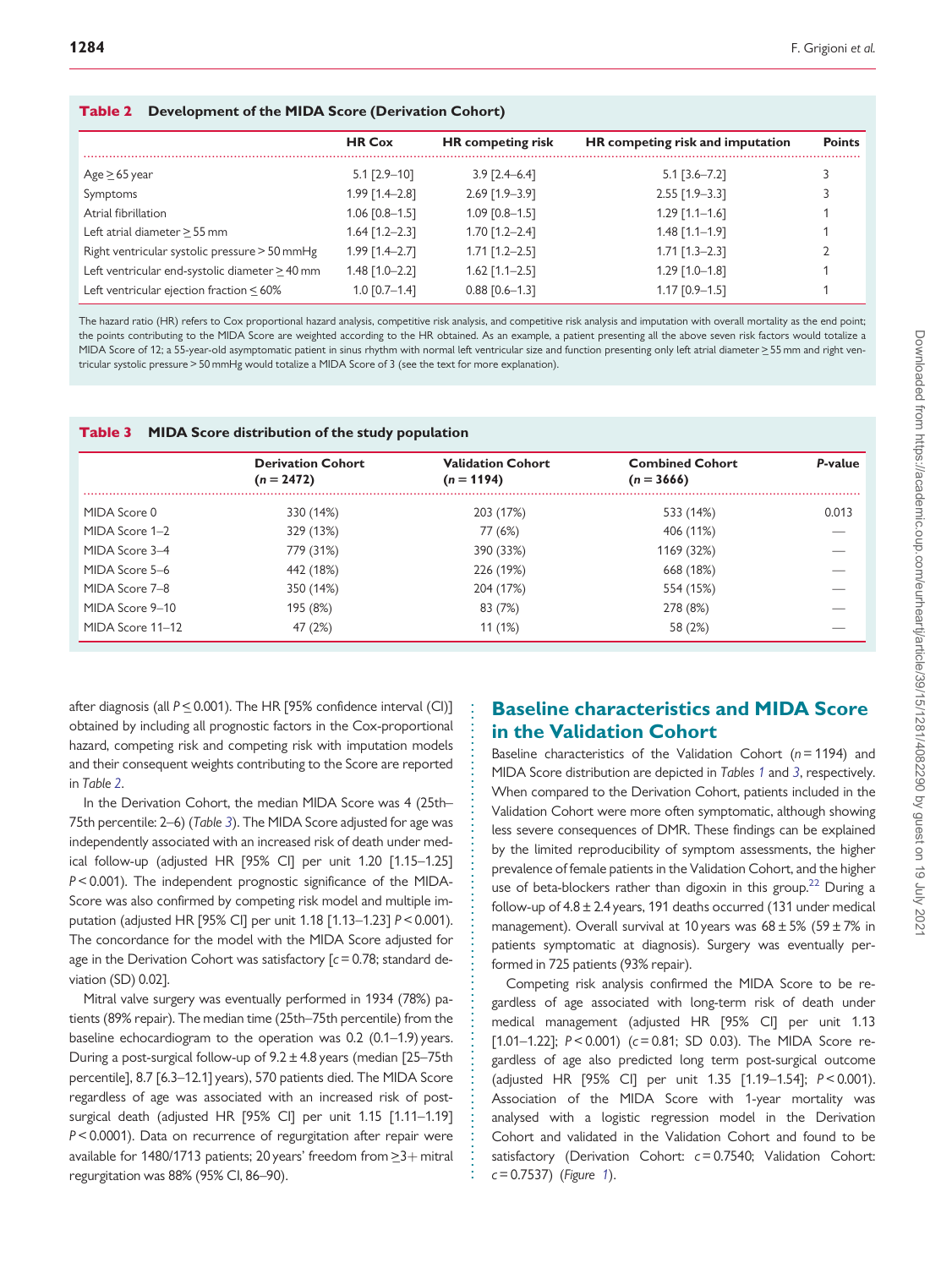<span id="page-4-0"></span>

|                                                         |                                                                             | <b>Hazard Ratio</b><br>$(95 \% CI)$                                             | D<br>value                                    | p for<br>interaction |
|---------------------------------------------------------|-----------------------------------------------------------------------------|---------------------------------------------------------------------------------|-----------------------------------------------|----------------------|
| Age                                                     | $(n=2105) > 65$ years<br>$(n=1561) < 65$ years                              | $1.26(1.20-1.30)$<br>$1.39(1.19-1.60)$                                          | < 0.0001<br>< 0.0001                          | 0.10                 |
| Gender                                                  | $(n=1121)$ Female<br>(n=2545) Male                                          | $1.36(1.29-1.44)$<br>$1.35(1.30-1.40)$                                          | < 0.0001<br>< 0.0001                          | 0.52                 |
| <b>Charlson Score*</b>                                  | $(n=1156) > 1$<br>$(n=2510) \leq 1$                                         | $1.19(1.13 - 1.25)$<br>$1.11(1.04 - 1.19)$                                      | < 0.0001<br>0.005                             | 0.42                 |
| Original Cohort*                                        | (n=2472) Derivation<br>(n=1194) Validation                                  | $1.20(1.15-1.25)$<br>$1.19(1.10-1.30)$                                          | < 0.0001<br>< 0.0001                          | 0.94                 |
| <b>Period of enrollement</b><br>(quartile) *            | $(n=914)$ First<br>$(n=776)$ Second<br>$(n=849)$ Third<br>$(n=1127)$ Fourth | $1.24(1.15-1.32)$<br>$1.20(1.10-1.27)$<br>$1.22(1.11-1.34)$<br>1.16 (1.06-1.28) | < 0.0001<br>< 0.0001<br>${}< 0.0001$<br>0.002 | 0.84                 |
| <b>MR Severity</b> *                                    | (n=3280) Severe<br>(n=386) Non severe                                       | $1.18(1.13-1.22)$<br>$1.21(1.09-1.34)$                                          | ${}< 0.0001$<br>0.001                         | 0.96                 |
| Mechanism of<br>regurgitation *                         | (n=2717) Flail Leaflets<br>(n=949) Mitral prolapse                          | $1.21(1.15-1.26)$<br>$1.16(1.06-1.27)$                                          | ${}< 0.0001$<br>0.001                         | 0.57                 |
| $EROA > 40$ mm <sup>2</sup><br>Or<br>$Rvol > 60$ cc $*$ | $(n=743)$ Yes<br>$(n=419)$ No<br>$(n=2504) NA$                              | $1.26(1.10-1.42)$<br>$1.13(1.01 - 1.27)$<br>$1.20(1.15-1.25)$                   | 0.001<br>0.033<br>< 0.0001                    | 0.11                 |
|                                                         | 0.8<br>$\mathbf{1}$                                                         |                                                                                 | $\overline{2}$                                |                      |

Figure 2 Independent association of the MIDA Score with long-term mortality in selected sub-groups (see text). Regurgitant volume and/or effective regurgitant orifice area were available in 1162 patients.

> . . . . . . . . . . . . . .

### Specific outcomes in the Combined **Cohort**

Since remarkably similar 5- and 10-year survival rates were recorded and an analogous prognostic ability of the MIDA Score had been confirmed, we combined Derivation and Validation Cohorts to further

increase the sample size in order to facilitate long-term follow-up and sub-group analyses. Baseline characteristics of the Combined Cohort are reported in Tables [1](#page-2-0) and [3](#page-3-0), respectively. During a follow-up of 7.8 ± 5.0 years, 1151 patients died. Overall survival at 5 and 10 years was  $84 \pm 1$  and  $69 \pm 1\%$  years, respectively.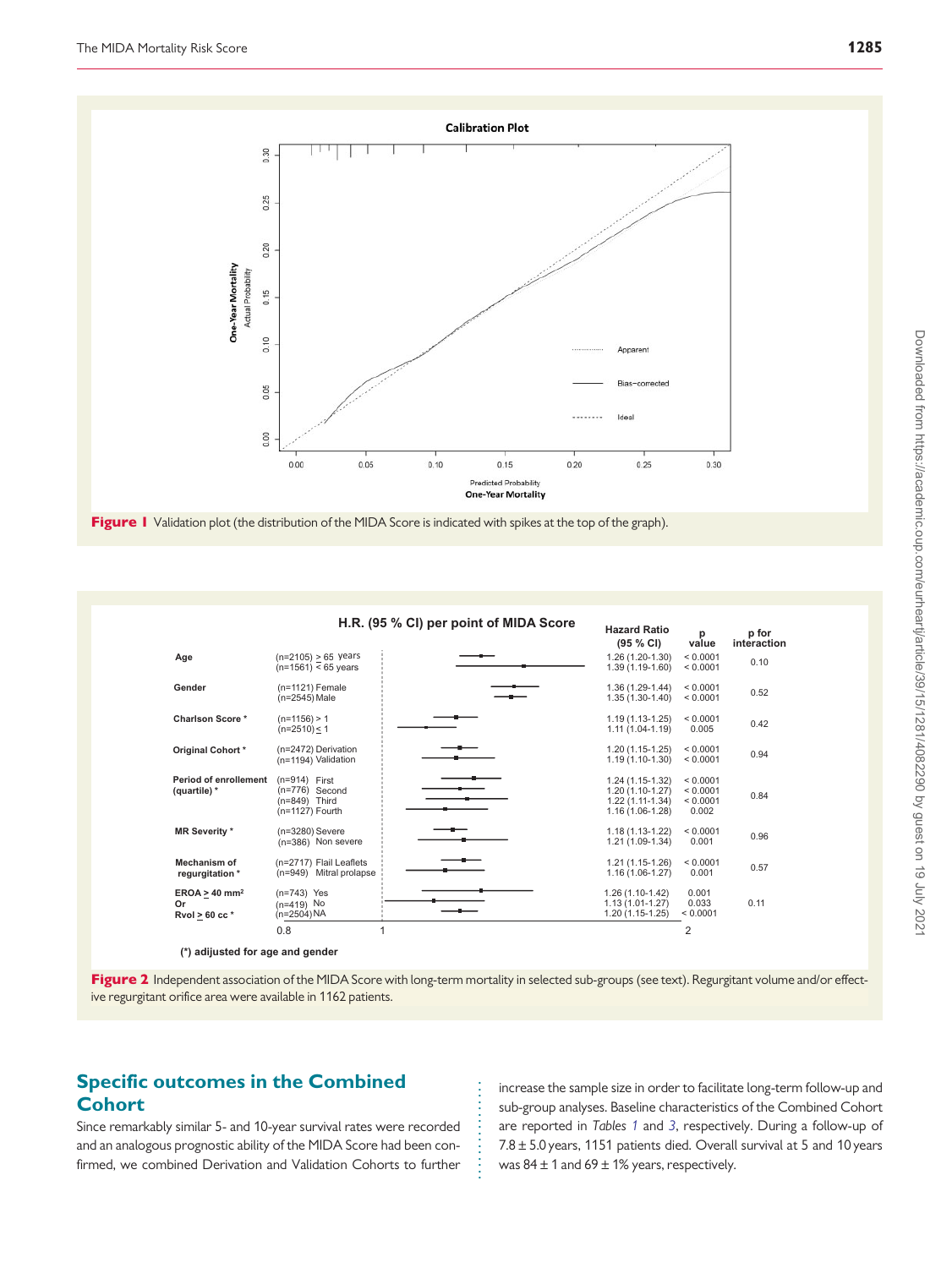<span id="page-5-0"></span>

Figure 3 (A) Long-term overall survival of 3666 patients affected by degenerative mitral regurgitation under medical management according to MIDA Score (Kaplan–Meier analysis). The follow-up was censored at the time of surgery when performed. (B) Long-term post-surgical overall survival of 2659 patients affected by degenerative mitral regurgitation according to MIDA Score (Kaplan–Meier analysis).

. . . . . . . . . . . . . . . . . . . . . . .

During a medical follow-up of  $2.1 \pm 3.5$  years, 521 patients died. Figure [2](#page-4-0) reports the independent association of the MIDA Score with mortality under medical management in selected sub-groups. Longterm survival according to the categories of MIDA Score is depicted in Figure 3A and (using multiple imputation) in Figure [4A](#page-6-0) (see Supplementary material online).

Surgery was eventually performed in 2659 patients (90% repair). During a post-surgical follow-up of  $7.8 \pm 4.8$  years, 630 patients died. Perioperative mortality occurred in 40 patients (1.5%). The mean EuroSCORE II was: 1.72% (median [25–75th percentile] 1.17 [0.75– 1.98]) in the entire population; 3.04% in patients who died during the perioperative period (vs. 1.71% in those who survived,  $P = 0.004$ ); 1.99% in those who were treated exclusively medically (vs. 1.62% in those who were operated on, P< 0.001).

When the post-surgical outcome was analysed, the MIDA Score retained its independent prognostic significance from age and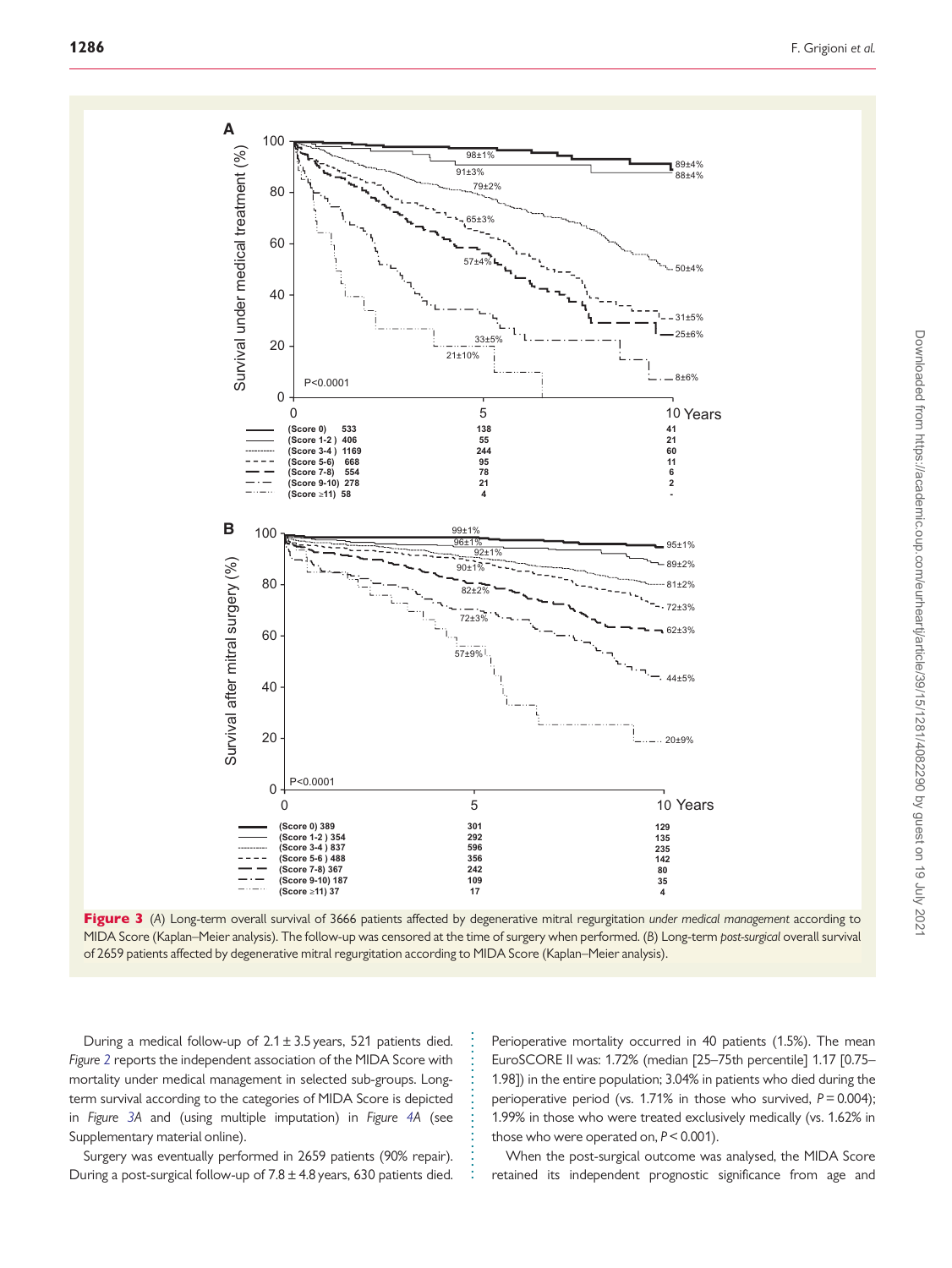<span id="page-6-0"></span>

Figure 4 (A) Long-term overall survival of 3666 patients affected by degenerative mitral regurgitation under medical management according to MIDA Score (Kaplan–Meier analysis and multiple imputation) (see Supplementary material online). The follow-up was censored at the time of surgery when performed. (B) Long-term estimated post-surgical overall survival of 2659 patients affected by degenerative mitral regurgitation according to MIDA Score (Kaplan–Meier analysis and multiple imputation) (see Supplementary material online).

> . . . . . . . . . . . . . . . . . . . . . . . . . . . . . . . . . . . . .

. symptoms with death as the end point (adjusted HR [95% CI] per unit: 1.23 [1.16–1.29]; P< 0.001). Long-term post-surgical survival according to the category of MIDA Score is depicted in Figure [3](#page-5-0)B and using multiple imputation in Figure 4B (see Supplementary material online).

[Take home figure](#page-7-0) reports 12-month mortality according to the MIDA Score under medical management ([Take home figure A](#page-7-0)) and after surgery ([Take home figure B](#page-7-0)) overall and by EuroSCORE II.

When the MIDA Score was factored into a model including all seven components of the score itself and surgery (adjusted HR [95% CI] for surgery 0.27 [0.24–0.30]; P< 0.0001), the MIDA Score provided incremental information [change in the model  $X^2$  21; P = 0.002; net reclassification improvement (NRI) for 5-years mortality 0.12,  $P = 0.009$ ]. When factored into a model including age, surgery and EuroScore II, the MIDA Score provided incremental prognostic significance (change in the model  $X^2$  233, P < 0.0001) (NRI for 1-, 3-, and 5-years mortality 0.40, 0.37, and 0.41, respectively; all P-values < 0.0001). Adjusted survival curves by MIDA Score category in patients with lower/higher EuroScore II are illustrated in Figure [5A](#page-8-0) and B (see Supplementary material online).

The prognostic ability of the MIDA Score was retained when confining the analysis to patients who had mitral repair (adjusted HR [95% CI] per unit: 1.30 [1.11–1.54]; P= 0.001), or replacement (adjusted HR [95% CI] per unit: 1.18 [1.15–1.21]; P< 0.0001).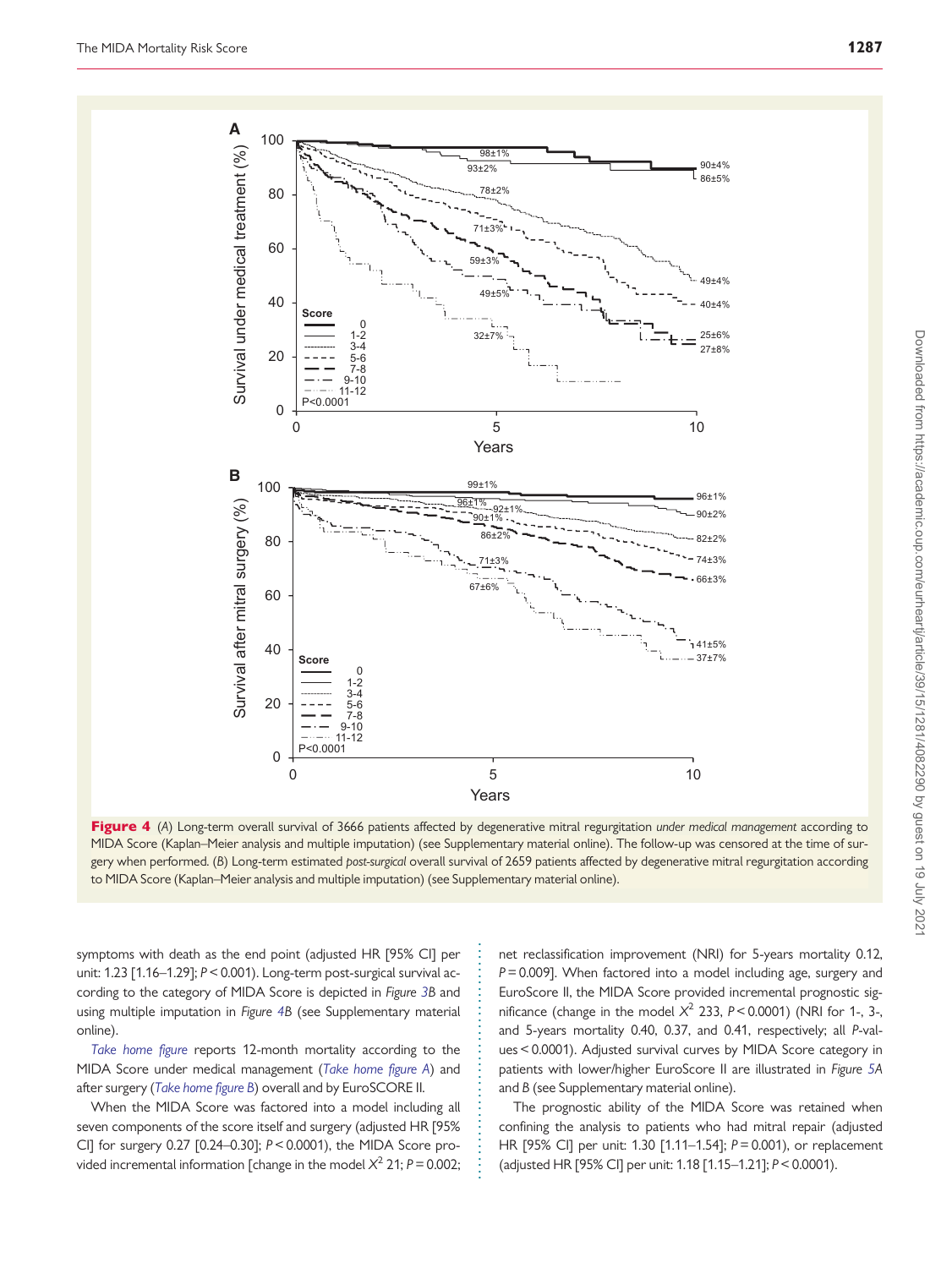<span id="page-7-0"></span>





. . . . . . . . . . . . . . . . . . . . . . . . . . . . . . . . . . . . . . . . . . . . . . . . . . . . . . . . . . . .

### **Discussion**

The management of DMR—and particularly the indications for surgery—mainly relies on symptoms and/or echocardiographic measurements providing specific cut-offs reflecting the magnitude of volume overload consequences. Physicians are invited by guidelines to search for the presence of any of those during decision-making, but the highly relevant therapeutic consequences deriving from ascertaining the presence of even one risk factor (which may lead 'per se' to a surgical decision) likely favour DMR under treatment. At the same time, while the operative risk in a given patient is predictable through specific mortality scores, the mortality risk of continuing medical treatment for the same patient is not yet definable.

We analysed the outcome of two cohorts totalling an unmatched sample of 3666 patients, all affected by DMR, to build a risk score integrating the presence of risk factors endorsed by scientific guidelines and their clinical weight. The MIDA Score we derived and validated was able to position a given patient within a continuous spectrum of mortality risk, before or after surgery, at short- and long-term. Because we found a considerable difference in mortality

between the MIDA Score levels, our data indicate that the MIDA-Score could generate highly relevant clinical information, of independent prognostic value and incremental to known indicators of current guidelines for the management of DMR.

The EuroSCORE II was significantly higher in patients who were treated exclusively medically as compared to those who received a mitral operation. Taken together, our findings suggest that physicians may underestimate the spontaneous high risk of patients left under medical management, due to the lack of tools defining the risk incurred under such circumstances. By accurately defining not just long-term outcome but also the short-term and 1-year survival under medical management, the MIDA Score could contribute in preventing delays in treating higher risk patients.<sup>13</sup> We found that the MIDA Score retains its prognostic value within each subset of patients categorized by EuroSCORE II (Take home figure and Figure [5](#page-8-0)), indicating that in the context of a known risk marker, the MIDA Score maintains an incremental prognostic predictive value.

Percutaneous treatment of DMR represents an increasingly used therapeutic option.<sup>23</sup> Whether a percutaneous treatment of DMR could represent a better strategy as compared to traditional surgery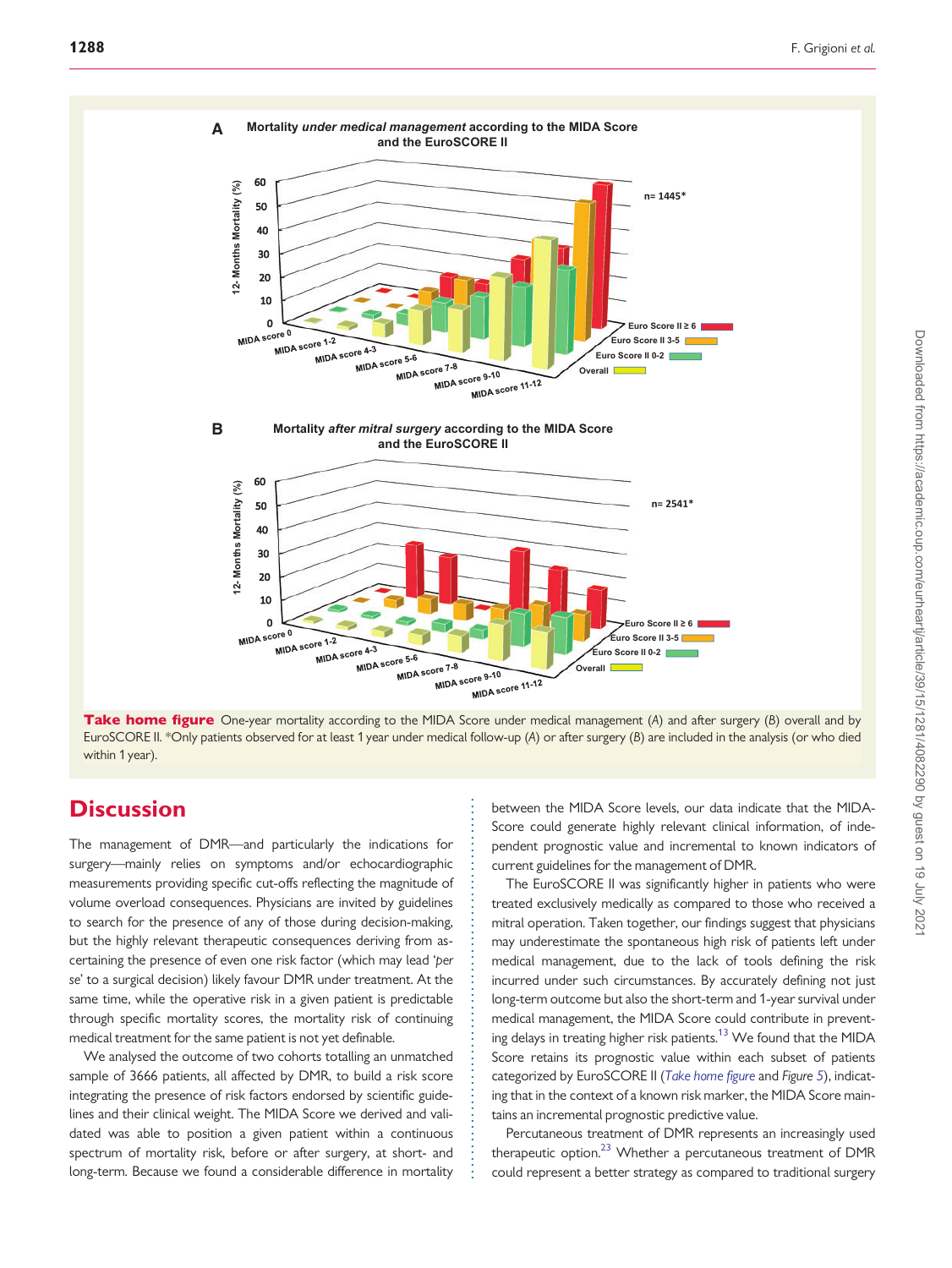100

**A**

<span id="page-8-0"></span>

. . . . . . . . . . . . . . . . . . . . . . . . . . . . . . . . . . . . . . . . . . . . . . .

. in selected groups of patients with the highest MIDA Score and EuroSCORE II remains unanswered by the present retrospective analysis, but we provide a tool allowing for this hypothesis to be tested in randomized control studies. It is expected that the explosion of new technologies, robotic surgery, percutaneous repair, or replacement may be highly attractive to patients due to their perceived limited invasiveness. $^{24}$  However, these new technologies are costly and the goal of their rational dispersion,<sup>25</sup> based on appropriate use definition, cannot be achieved if the risks incurred by patients are not precisely defined. The MIDA Score we developed may represent a useful tool to test the new technologies in patients with homogenous risk of death.

Model discrimination expresses the extent to which the model itself is capable of differentiating patients who have experienced events and it is commonly assessed using the C-statistic. $^{26}$  $^{26}$  $^{26}$  We found a C-statistic of the MIDA Score with death as the end point of 0.78 in the

derivation MIDA cohort and of 0.81 in the Validation Cohort. These values of C-statistic, although they can be improved, are comparable to those obtained by commonly used clinical scores (including the Heart Failure Survival Score,<sup>26</sup> the Seattle Heart Failure Model,<sup>26</sup> the Logistic EuroSCore, and EuroSCORE II.<sup>27,28</sup> With respect to calibration of the MIDA Score, (i.e. investigating how close the values predicted by the MIDA Score are to the observed values) this was overall quite satisfactory<sup>[26](#page-10-0)</sup> (Figure [1](#page-4-0)). Whether the addition of parameters deriving from cardiopulmonary exercise tests or the use of peptides (currently not yet considered mandatory by guidelines) may enhance the overall performance of the MIDA Score needs to be tested.<sup>[29](#page-10-0)</sup>

**MIDA Score 0 MIDA Score 1-2**

**Adjusted\* long-term survival curves according to the MIDA Score in patients with DMR and EuroScore II <2** 

Concerning the strength and limitations of the present study, the MIDA Score was derived from the MIDA registries, which although representing the largest international multi centre registries specifically designed to study DMR, are not necessarily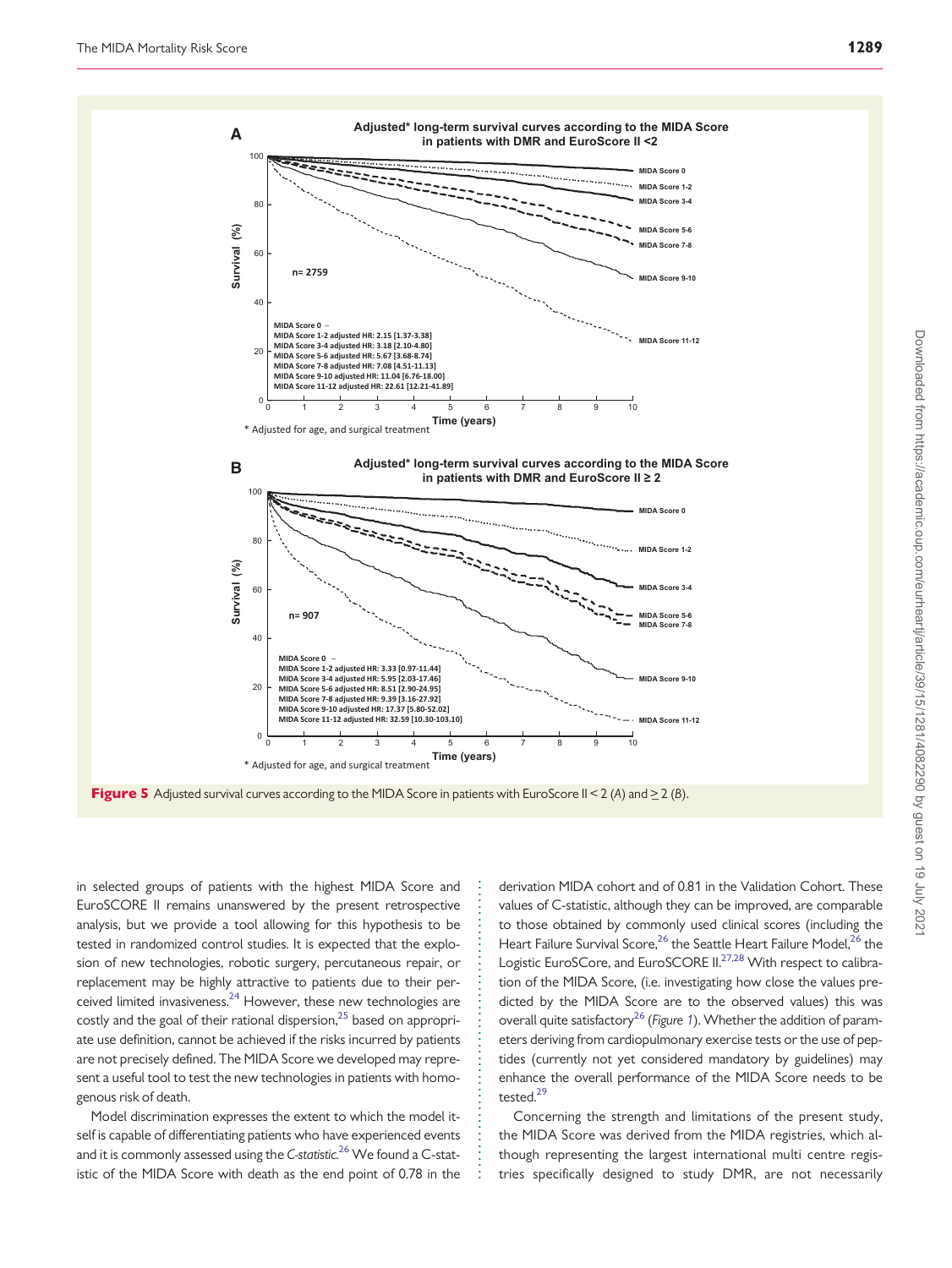<span id="page-9-0"></span>immune from the risk of selection bias. It is reassuring that all prognostic indicators endorsed by American and European scientific guidelines were confirmed as being valid in the present analysis. Concerning the validity of the study findings, we decide to use external validation, which is particularly demanding but at the same time the method with the greatest clinical relevance.<sup>[30](#page-10-0)</sup> The MIDA-Score provides good discrimination, but no therapeutic decision making should exclusively rely on a single number, and should rather be based on an integrated clinical approach.<sup>13</sup> Since the vast majority of the study patients had severe DMR, the role of the MIDA Score in non-severe DMR—although confirmed at subgroup analysis—needs further investigations.

In conclusion, DMR management requires extensive prognostic assessment.<sup>12,13</sup> The MIDA Score, developed using the largest cohorts of DMR medically and surgically treated ever analysed, can for the first time position a given patient within a continuous spectrum of short- and long-term mortality risk, overall, under medical management and after surgery, providing incremental and independent prognostic information. Our findings—generated by analysis of data collected at multiple centres from different continents—may contribute to improve DMR management, by not only facilitating guidelines application but also providing a useful tool to test new therapeutic options for patients with DMR in homogeneous categories of risk.

## Supplementary material

Supplementary material is available at European Heart Journal online.

### Funding

The present work was funded by an unrestricted grant donated by the 'Fondazione del Monte di Bologna e Ravenna' and 'Fondazione Luisa Fanti Melloni'.

**Conflicts of interest:** R.S. received grant funding from Edwards Life Sciences, Sorin Group and St Jude Medical and support for travel and accommodation from Sorin Group. F.G. received payments as a board member from Sorin Group and grant funding from 4Tech. M.E.-S. served as a board member for Valtech and received grant funding from Abbott Vascular.

# Appendix

#### MIDA Investigators

C. Tribouilloy, F. Trojette, C. Szymanski, D. Rusinaru, G. Touati, J. P. Remadi (University of Amiens, France). F. Grigioni, A. Russo, E. Biagini, F. Pasquale, M. Ferlito, C. Rapezzi, C. Savini, G. Marinelli, D. Pacini, G.D. Gargiulo, R. Di Bartolomeo, I. Corazza (University of Bologna, Italy). P. Oberti, R. Pizarro (Hospital Italiano de Buenos Aires, Argentina). J. Boulif, C. de Meester, G. El Khoury, B. Gerber, S. Lazam, A. Pasquet, P. Noirhomme, D. Vancraeynest, J.-L. Vanoverschelde (Université Catholique de Louvain, Belgium). J. F. Avierinos, F. Collard, A. Théron, G. Habib (University of Marseille, France). A. Barbieri, F. Bursi, F. Mantovani, R. Lugli, M. G. Modena, G. Boriani (University of Modena, Italy). M.A. Clavel, J. Maalouf, H. Michelena, Vuyisile T. Nkomo, M. Enriquez-Sarano (Mayo Clinic, Mayo Medical School, Rochester MN, USA). R. Suri (Cleveland Clinic, Abu Dhabi).

Statisticians: L. Bacchi-Reggiani (University of Bologna, Italy), M. Schumacher (University of Freiburg, Germany), M. Huebner (Michigan State University).

#### **References**

- 1. Nkomo VT, Gardin JM, Skelton TN, Gottdiener JS, Scott CG, Enriquez-Sarano M. Burden of valvular heart diseases: a population-based study. Lancet 2006;368: 1005–1011.
- 2. Iung B, Baron G, Butchart EG, Delahaye F, Gohlke-Barwolf C, Levang OW, Tornos P, Vanoverschelde JL, Vermeer F, Boersma E, Ravaud P, Vahanian A. A prospective survey of patients with valvular heart disease in Europe: the Euro Heart Survey on Valvular Heart Disease. Eur Heart J 2003;24:1231–1243.
- 3. Mirabel M, Iung B, Baron G, Messika-Zeitoun D, Detaint D, Vanoverschelde JL, Butchart EG, Ravaud P, Vahanian A. What are the characteristics of patients with severe, symptomatic, mitral regurgitation who are denied surgery? Eur Heart J 2007;28:1358–1365.
- 4. Bach DS, Awais M, Gurm HS, Kohnstamm S. Failure of guideline adherence for intervention in patients with severe mitral regurgitation. J Am Coll Cardiol 2009; 54:860–865.
- 5. Tribouilloy CM, Enriquez-Sarano M, Schaff HV, Orszulak TA, Bailey KR, Tajik AJ, Frye RL. Impact of preoperative symptoms on survival after surgical correction of organic mitral regurgitation: rationale for optimizing surgical indications. Circulation 1999;99:400–405.
- 6. Ling LH, Enriquez-Sarano M, Seward JB, Tajik AJ, Schaff HV, Bailey KR, Frye RL. Clinical outcome of mitral regurgitation due to flail leaflet. N Engl J Med 1996; 335:1417–1423.
- 7. Grigioni F, Avierinos JF, Ling LH, Scott CG, Bailey KR, Tajik AJ, Frye RL, Enriquez-Sarano M. Atrial fibrillation complicating the course of degenerative mitral regurgitation: determinants and long-term outcome. J Am Coll Cardiol 2002; 40:84–92.
- 8. Enriquez-Sarano M, Avierinos JF, Messika-Zeitoun D, Detaint D, Capps M, Nkomo V, Scott C, Schaff HV, Tajik AJ. Quantitative determinants of the outcome of asymptomatic mitral regurgitation. N Engl J Med 2005;352: 875–883.
- 9. Tribouilloy C, Grigioni F, Avierinos JF, Barbieri A, Rusinaru D, Szymanski C, Ferlito M, Tafanelli L, Bursi F, Trojette F, Branzi A, Habib G, Modena MG, Enriquez-Sarano M. Survival implication of left ventricular end-systolic diameter in mitral regurgitation due to flail leaflets a long-term follow-up multicenter study. J Am Coll Cardiol 2009;54:1961-1968.
- 10. Rusinaru D, Tribouilloy C, Grigioni F, Avierinos JF, Suri RM, Barbieri A, Szymanski C, Ferlito M, Michelena H, Tafanelli L, Bursi F, Mezghani S, Branzi A, Habib G, Modena MG, Enriquez-Sarano M. Left atrial size is a potent predictor of mortality in mitral regurgitation due to flail leaflets: results from a large international multicenter study. Circ Cardiovasc Imaging 2011;4:473–481.
- 11. Avierinos JF, Tribouilloy C, Grigioni F, Suri R, Barbieri A, Michelena HI, Ionico T, Rusinaru D, Ansaldi S, Habib G, Szymanski C, Giorgi R, Mahoney DW, Enriquez-Sarano M. Impact of ageing on presentation and outcome of mitral regurgitation due to flail leaflet: a multicentre international study. Eur Heart J 2013;34: 2600–2609.
- 12. Nishimura RA, Otto CM, Bonow RO, Carabello BA, Erwin JP 3rd, Guyton RA, O'Gara PT, Ruiz CE, Skubas NJ, Sorajja P, Sundt TM 3rd, Thomas JD. 2014 AHA/ACC guideline for the management of patients with valvular heart disease: a report of the American College of Cardiology/American Heart Association Task Force on Practice Guidelines. J Am Coll Cardiol 2014;63: e57–185.
- 13. Vahanian A, Alfieri O, Andreotti F, Antunes MJ, Baron-Esquivias G, Baumgartner H, Borger MA, Carrel TP, De Bonis M, Evangelista A, Falk V, Lung B, Lancellotti P, Pierard L, Price S, Schafers HJ, Schuler G, Stepinska J, Swedberg K, Takkenberg J, Von Oppell UO, Windecker S, Zamorano JL, Zembala M. Guidelines on the management of valvular heart disease (version 2012): the Joint Task Force on the Management of Valvular Heart Disease of the European Society of Cardiology (ESC) and the European Association for Cardio-Thoracic Surgery (EACTS). Eur J Cardiothorac Surg 2012;42: S1–44.
- 14. Nashef SA, Sharples LD. Editorial comment: pride without prejudice: EuroSCORE II, the STS score and the high-risk patient subset. Eur J Cardiothorac Surg 2013;44:1012.
- 15. Suri RM, Vanoverschelde JL, Grigioni F, Schaff HV, Tribouilloy C, Avierinos JF, Barbieri A, Pasquet A, Huebner M, Rusinaru D, Russo A, Michelena HI, Enriquez-Sarano M. Association between early surgical intervention vs watchful waiting and outcomes for mitral regurgitation due to flail mitral valve leaflets. JAMA 2013;310:609–616.

. . . . . . . . . . . . . . . . . . . . . . . . . . . . . . . . . . . . . . . . . . . . . . . . . . . . . . . . . . . . . . . . . . . . . . . . . . . . . . . . . . . . . . . . . . . . . . . . . . . . . . . . . . . . . . . . . . . . . . . . . . . . . . . . . . . . . . . . . . . . . . . . . . . . . . . . . . . . . . . . . . . . . . . . . .